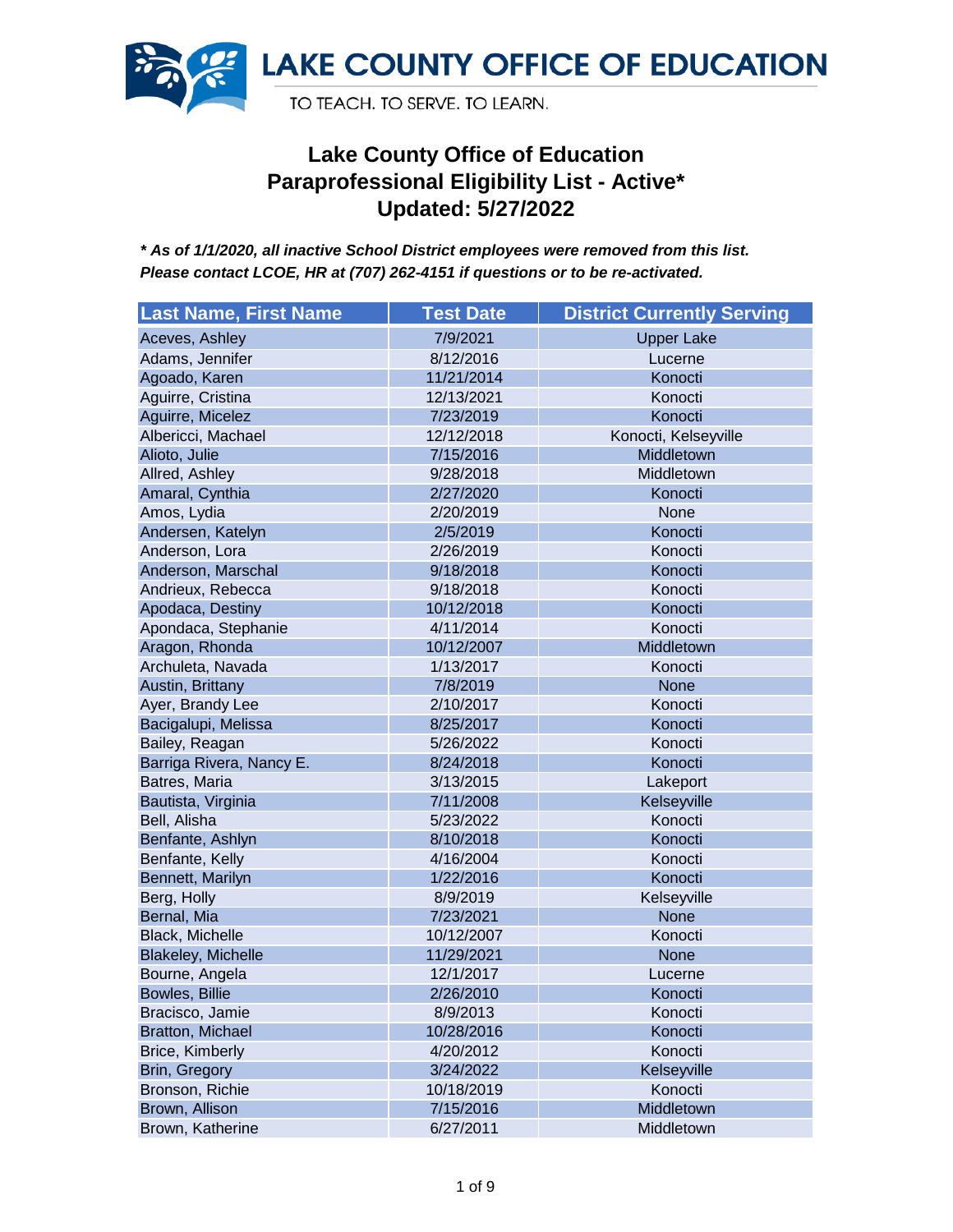

| <b>Last Name, First Name</b> | <b>Test Date</b> | <b>District Currently Serving</b> |
|------------------------------|------------------|-----------------------------------|
| Brown, Randi                 | 11/4/2005        | Kelseyville                       |
| Bundschuh, Julie             | 7/13/2018        | Kelseyville                       |
| Burke, Laura                 | 10/2/2019        | <b>None</b>                       |
| Burrows, Teresa              | 5/26/2022        | Konocti                           |
| Burry, Betty                 | 10/28/2003       | Lucerne                           |
| Cacy, Kelly                  | 10/14/2013       | Konocti                           |
| Cain, Micaela                | 1/8/2016         | Konocti                           |
| Camacho, Maria               | 9/28/2018        | Konocti                           |
| Campbell, Evelyn             | 5/23/2022        | Konocti                           |
| Canosa, Jacqueline           | 8/8/2014         | Lakeport                          |
| Cardenas, Deyanira           | 10/20/2020       | Konocti                           |
| Carey, Christina             | 10/28/2016       | Middletown                        |
| Carley, Tami                 | 4/16/2004        | Lakeport                          |
| Carter, Kaitlyn              | 1/30/2019        | Lakeport                          |
| Castaneda Mantle, Alexis     | 9/13/2021        | Konocti                           |
| Castro, Martha               | 5/24/2006        | Kelseyville                       |
| Cheesman, Stephen            | 1/22/2020        | Lucerne                           |
| Chrisp, Savannah             | 4/18/2022        | Konocti                           |
| Christian, Summer            | 12/18/2019       | <b>None</b>                       |
| Claiche (Hudson), Denise     | 11/10/2003       | Konocti                           |
| Clark, James                 | 9/23/2016        | Konocti, LCOE                     |
| Clark, Krystal               | 4/13/2018        | Middletown                        |
| Clifton, Phoebe              | 3/22/2023        | Lucerne                           |
| Coburn, Kelly                | 2/28/2014        | <b>Upper Lake</b>                 |
| Coleman, Tyler               | 12/17/2021       | <b>None</b>                       |
| Collins, Alexandra           | 4/13/2012        | <b>Upper Lake</b>                 |
| Collins, Becky               | 11/10/2003       | Konocti                           |
| Collins, Molly               | 7/29/2021        | Konocti                           |
| Conner, Stefani              | 5/12/2017        | Konocti                           |
| Cook, Tami                   | 6/20/2007        | <b>LCOE</b>                       |
| Cordova, Belen               | 6/14/2021        | <b>None</b>                       |
| Cox, Stephanie               | 8/5/2016         | <b>Upper Lake</b>                 |
| Crook, Amy                   | 11/13/2009       | Konocti                           |
| Crosswhite, Jennifer         | 8/11/2017        | Kelseyville                       |
| Crouch, Daniel               | 5/19/2022        | <b>None</b>                       |
| Cruz, Lynn                   | 5/12/2017        | Lakeport                          |
| Cruz-Brin, Rachel            | 9/14/2018        | Lakeport                          |
| Cuellar, Daniel              | 5/8/2015         | Konocti                           |
| Cummins, Daniel              | 1/13/2017        | Konocti                           |
| Daguro, Jade                 | 2/9/2022         | None                              |
| Daniels, Cynthia             | 8/19/2021        | Konocti                           |
| Davis, Sazsha                | 5/28/2019        | Lakeport                          |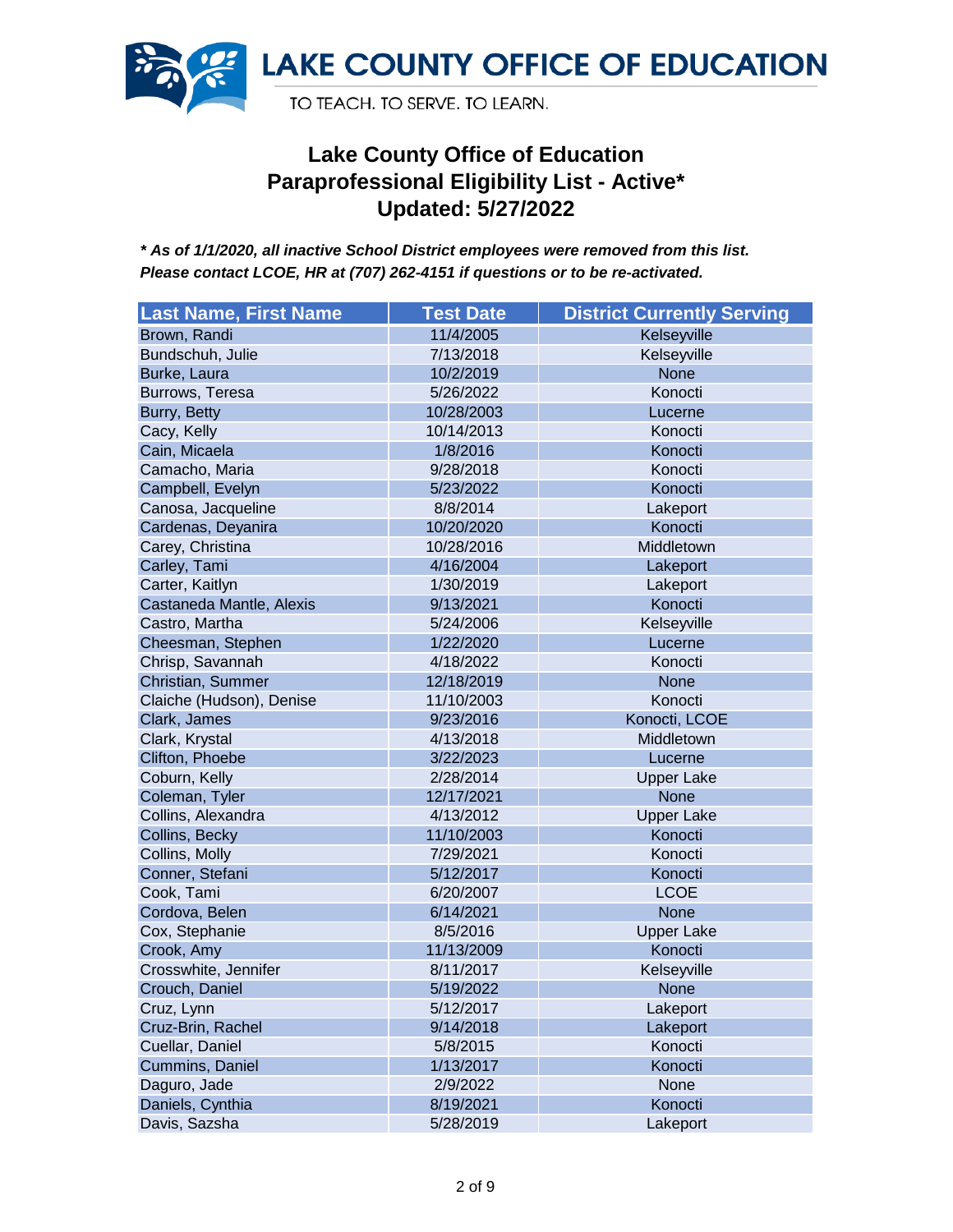

| <b>Last Name, First Name</b> | <b>Test Date</b> | <b>District Currently Serving</b> |
|------------------------------|------------------|-----------------------------------|
| Deaton, Erica                | 2/19/2019        | Konocti                           |
| Dedman, Celia                | 9/5/2003         | Middletown                        |
| Del Fiorentino, Hailey       | 7/8/2019         | <b>Upper Lake</b>                 |
| Del Zompo, Jolene            | 5/30/2017        | Middletown                        |
| Denno, Barbara               | 4/14/2006        | Konocti                           |
| DeYoung, DeJa                | 11/18/2016       | Konocti                           |
| Diener, Patti                | 8/21/2009        | Konocti                           |
| Dillsaver, Deni              | 3/9/2013         | <b>LCOE</b>                       |
| Dixon, Kim                   | 9/10/2004        | Middletown                        |
| Drake, Amber                 | 11/18/2016       | Lakeport                          |
| Duvall, Johnna               | 3/16/2007        | <b>LCOE</b>                       |
| Dwinell, Julia               | 8/2/2021         | Konocti                           |
| Dytche, Christina            | 10/12/2012       | <b>LCOE</b>                       |
| Elder, Jodi                  | 6/10/2021        | None                              |
| Elliott, Alison              | 8/11/2021        | Middletown                        |
| Erckenbrack, Julie           | 2/8/2019         | Konocti                           |
| Evans, Angela                | 7/21/2021        | Konocti                           |
| Farris, April                | 3/27/2015        | Kelseyville                       |
| Fecht, Teresa                | 7/17/2018        | <b>Upper Lake</b>                 |
| Fells, Brittany              | 4/28/2017        | Konocti                           |
| Ferguson, Gretchen           | 8/25/2008        | <b>Upper lake</b>                 |
| Fernandez, Anthony           | 3/10/2017        | <b>Upper Lake</b>                 |
| Fields, Glenda               | 12/3/2004        | Konocti                           |
| Flynn-Johnson, Terrie        | 1/20/2022        | Konocti                           |
| Forney, Sunni                | 11/9/2012        | Konocti                           |
| Fox, Alyssa                  | 5/26/2022        | Konocti                           |
| Frieman, Sarah               | 5/30/2019        | <b>LCOE</b>                       |
| Full, Bailey                 | 8/20/2019        | Konocti                           |
| Gadbury, Monette             | 8/10/2018        | Konocti                           |
| Gamble, Lorilei              | 2/6/2019         | Konocti                           |
| Garcia, George               | 2/10/2022        | Konocti                           |
| Garcia, Heather              | 12/2/2016        | Lakeport                          |
| Garcia, Holly                | 9/23/2016        | Konocti                           |
| Garcia, Liliana              | 10/21/2021       | Konocti                           |
| Garcia-Vega, Beatriz         | 2/2/2022         | <b>None</b>                       |
| Garrity, Tracy               | 11/6/2015        | Lakeport                          |
| Gaylor, Amanda               | 8/24/2018        | Lakeport                          |
| Gekas, Karen                 | 11/10/2003       | Konocti                           |
| German, Chelsea              | 8/25/2017        | Kelseyville                       |
| Giovacchini, Aimee           | 9/9/2021         | Konocti                           |
| Gleason, Liliana             | 4/23/2019        | <b>None</b>                       |
| Gotz, Dawn                   | 5/21/2021        | Middletown                        |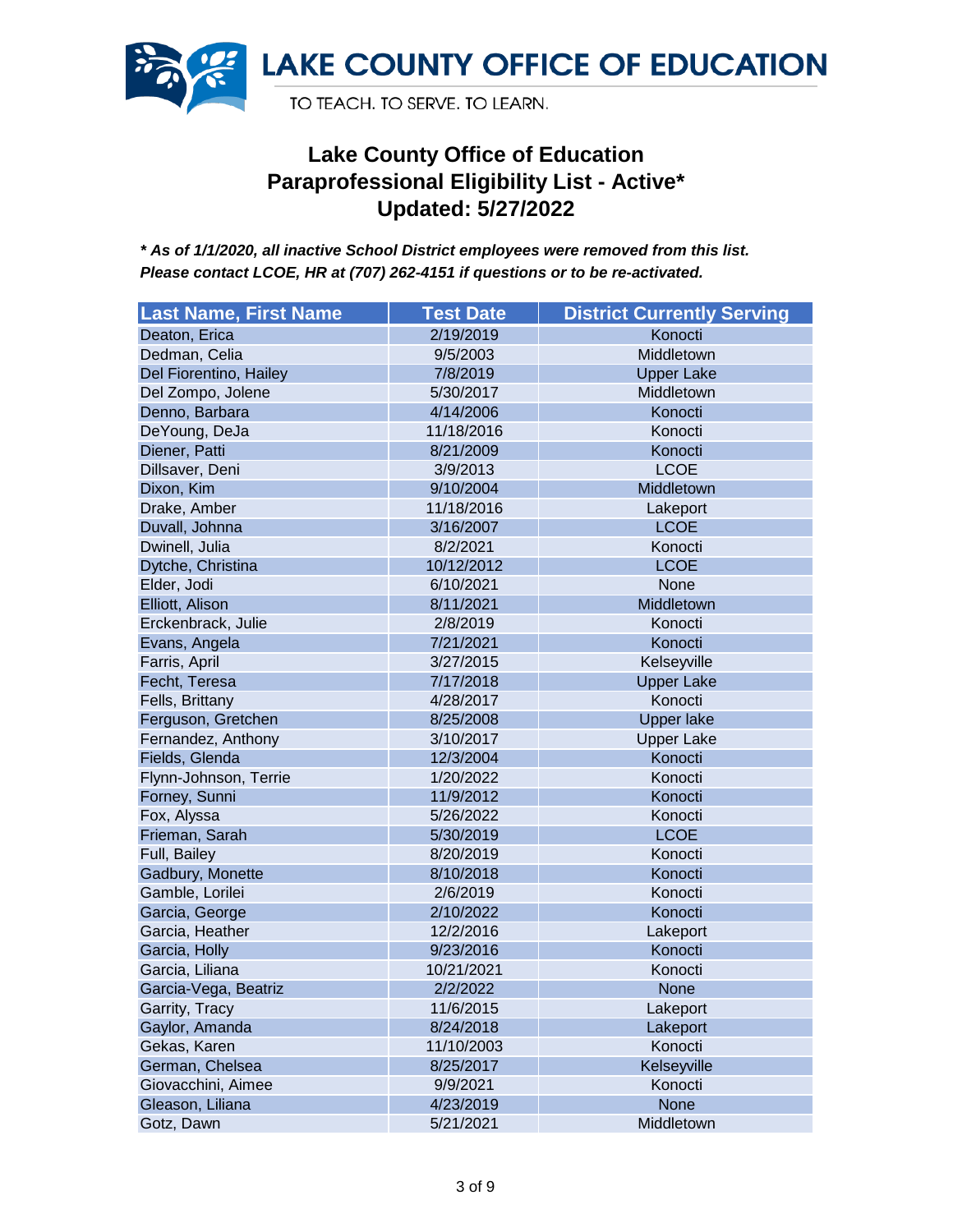

| <b>Last Name, First Name</b> | <b>Test Date</b> | <b>District Currently Serving</b> |
|------------------------------|------------------|-----------------------------------|
| Gosney, Michael              | 4/3/2019         | Konocti                           |
| Gossett, Elizabeth           | 8/23/2013        | Lakeport                          |
| Graham, Robyn                | 10/7/2019        | Middletown                        |
| Graves, Ellenie              | 5/26/2022        | Konocti                           |
| Greb, Cydney                 | 2/13/2015        | <b>None</b>                       |
| Green, Kimberly              | 7/15/2016        | Middletown                        |
| Grivette, Kaitlyn            | 7/9/2021         | <b>None</b>                       |
| Guaydacan, Kristy            | 8/5/2005         | <b>Upper Lake</b>                 |
| Guzman, Rachelle             | 9/23/2016        | Middletown                        |
| Guzman, Sophia               | 3/31/2022        | Middletown                        |
| Haas, Barbara                | 11/10/2003       | Konocti                           |
| Hagen, Sylvia                | 3/14/2022        | None                              |
| Hammond, Shanna              | 9/4/2019         | <b>None</b>                       |
| Hanson, Brandon              | 3/2/2021         | None                              |
| Harris, Angela               | 11/16/2009       | Konocti                           |
| Harte, Cynthia               | 8/11/2017        | Middletown                        |
| Hartmann, Kylie              | 5/26/2022        | Konocti                           |
| Hay, Rachael                 | 10/4/2016        | Kelseyville                       |
| Hernandez, Chance            | 3/5/2020         | Konocti                           |
| Hernandez, Juan              | 12/15/2017       | Konocti                           |
| Hicks, Madison               | 11/29/2021       | <b>None</b>                       |
| Higgins, Ashlynn             | 12/11/2019       | None                              |
| Hittson, Jennifer            | 7/15/2016        | Middletown                        |
| Hoeck, Bonnie                | 2/25/2004        | Kelseyville                       |
| Hoefler, Marlene             | 12/16/2016       | Kelseyville                       |
| Hoogendoorn, Roxi            | 11/9/2012        | Middletown                        |
| Hooten, Barbara              | 11/10/2003       | Konocti                           |
| Horn, Jerrie                 | 9/18/2018        | Middletown                        |
| Howells, Jessica             | 5/15/2019        | Konocti                           |
| Hubkey, Amy                  | 9/8/2021         | Konocti                           |
| Huff, Karen                  | 9/23/2008        | Middletown                        |
| Hulbert, Caitlyn             | 1/18/2019        | Kelseyville                       |
| laccino, Kristy              | 9/8/2006         | <b>Upper Lake</b>                 |
| Ingalls, Holly               | 7/21/2006        | Konocti                           |
| Isom, Bobbie                 | 8/24/2004        | Konocti                           |
| Ivicevich, Nicholas III      | 9/11/2019        | None                              |
| Jakubowski, Jeremy           | 8/14/2015        | Konocti                           |
| John, Vanessa                | 7/29/2019        | Konocti                           |
| Johnson, Jolynn              | 12/12/2019       | <b>None</b>                       |
| Johnson, Kaitlyn             | 8/1/2019         | None                              |
| Jones, Heather               | 1/22/2016        | Konocti                           |
| Kasmier, Emily               | 8/25/2017        | Konocti                           |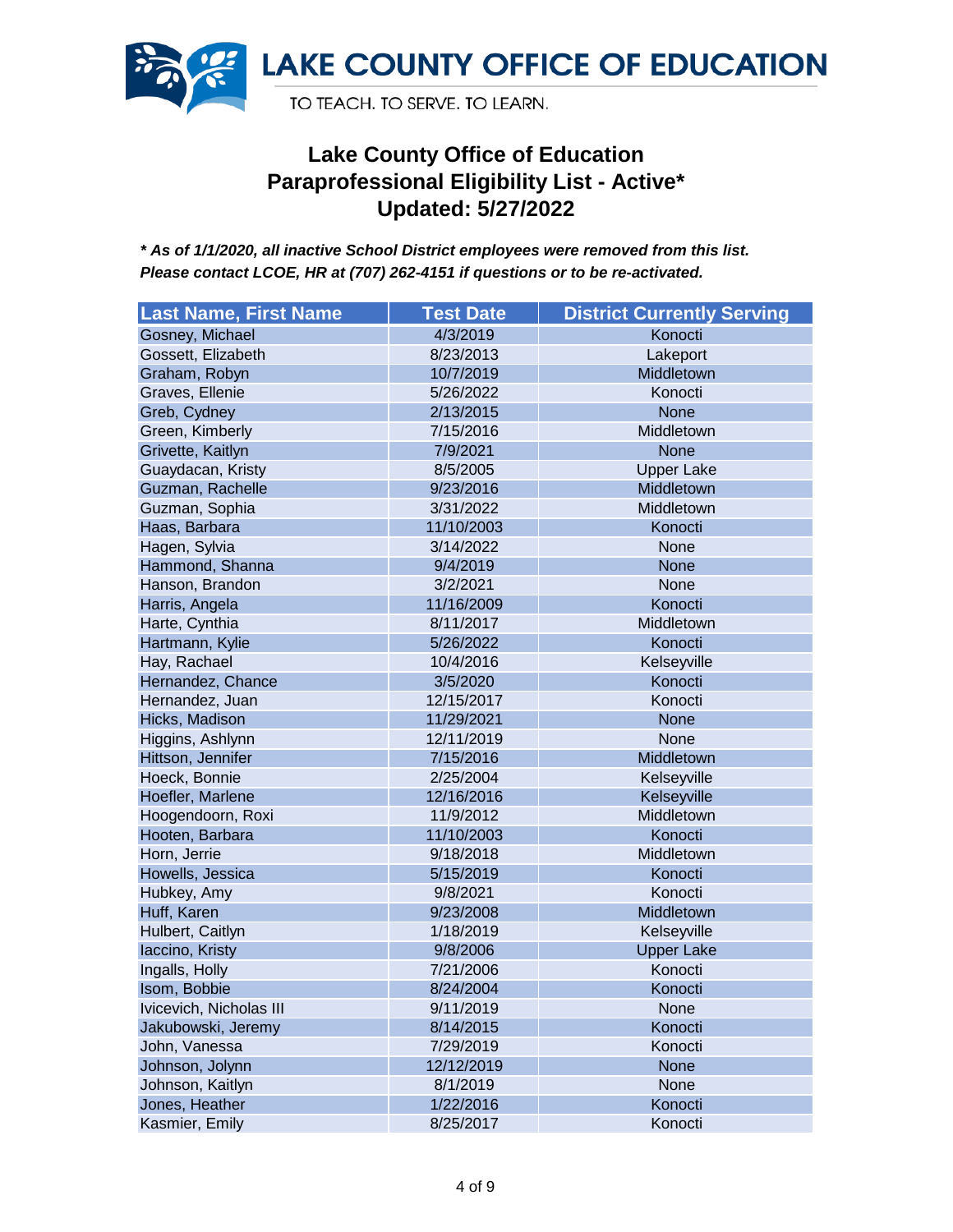

| <b>Last Name, First Name</b> | <b>Test Date</b> | <b>District Currently Serving</b> |
|------------------------------|------------------|-----------------------------------|
| Kelley, Samantha             | 8/14/2019        | Middletown                        |
| King, Dawnielle              | 10/15/2009       | Konocti                           |
| Knight, Sheri                | 11/7/2003        | Kelseyville                       |
| Koch, Lori                   | 9/24/2004        | Middletown                        |
| Kursa, Liza                  | 8/24/2004        | Konocti                           |
| Lafferty, Lesley             | 7/17/2019        | <b>Upper Lake</b>                 |
| LaMar, Madison               | 1/7/2022         | None                              |
| Land, Natasha                | 2/9/2022         | Konocti                           |
| Lark, Jennifer               | 7/23/2021        | Konocti                           |
| Larson, Emily                | 9/10/2021        | Konocti                           |
| Latham, Karen                | 6/13/2014        | <b>LCOE</b>                       |
| Lauenroth, Carrie            | 8/26/2005        | Kelseyville                       |
| LaValley, Pricilla           | 5/26/2022        | Konocti                           |
| Ledezma-Narvaez, America     | 5/23/2022        | Konocti                           |
| Lee, Crystal                 | 11/7/2003        | <b>Upper Lake</b>                 |
| LeTourneau, Lisa             | 10/11/2021       | Konocti                           |
| Lia, Brittany                | 2/12/2010        | Konocti                           |
| Lia, Joey                    | 7/29/2019        | Konocti                           |
| Lia, Theresa                 | 2/8/2008         | Konocti                           |
| Lindeblad, Sharon            | 12/19/2003       | <b>Upper Lake</b>                 |
| Logoteta, Gary               | 11/10/2003       | Konocti                           |
| Long, Catherine              | 8/24/2004        | Konocti                           |
| Lopez, Brianna               | 12/22/2021       | Konocti                           |
| Lopez, Lorena                | 5/22/2015        | Lakeport                          |
| Lovino, Samantha             | 3/12/2019        | None                              |
| Lovrin, Anna                 | 11/21/2003       | <b>Upper Lake</b>                 |
| Lozano, Vanesa               | 4/14/2022        | Konocti                           |
| Lupian Rodriguez, Alma       | 5/6/2019         | Konocti                           |
| Lynch, Kimberly              | 2/19/2016        | Konocti                           |
| Maccario, Katherine          | 5/3/2021         | None                              |
| Maldonado, Felecia           | 4/13/2018        | Konocti                           |
| Mahoney, Donna               | 6/13/2008        | <b>LCOE</b>                       |
| Malaspina, Erin              | 12/2/2011        | Konocti                           |
| Manning, Carolyn             | 11/21/2014       | Lakeport                          |
| Marquez, Esmeralda           | 8/10/2007        | Lakeport                          |
| Marroquin, Isabella          | 8/4/2021         | Konocti                           |
| Marroquin, Tracy             | 10/22/2004       | Konocti                           |
| Martinez, Angelica           | 5/23/2022        | Konocti                           |
| Maupin-Ahern, Orianna        | 12/9/2016        | Int. Charter School               |
| Mayo, Erica                  | 11/18/2016       | Konocti                           |
| McBee, Ashton                | 12/2/2016        | <b>Upper Lake</b>                 |
| McGaffey, Monica             | 9/9/2016         | Konocti                           |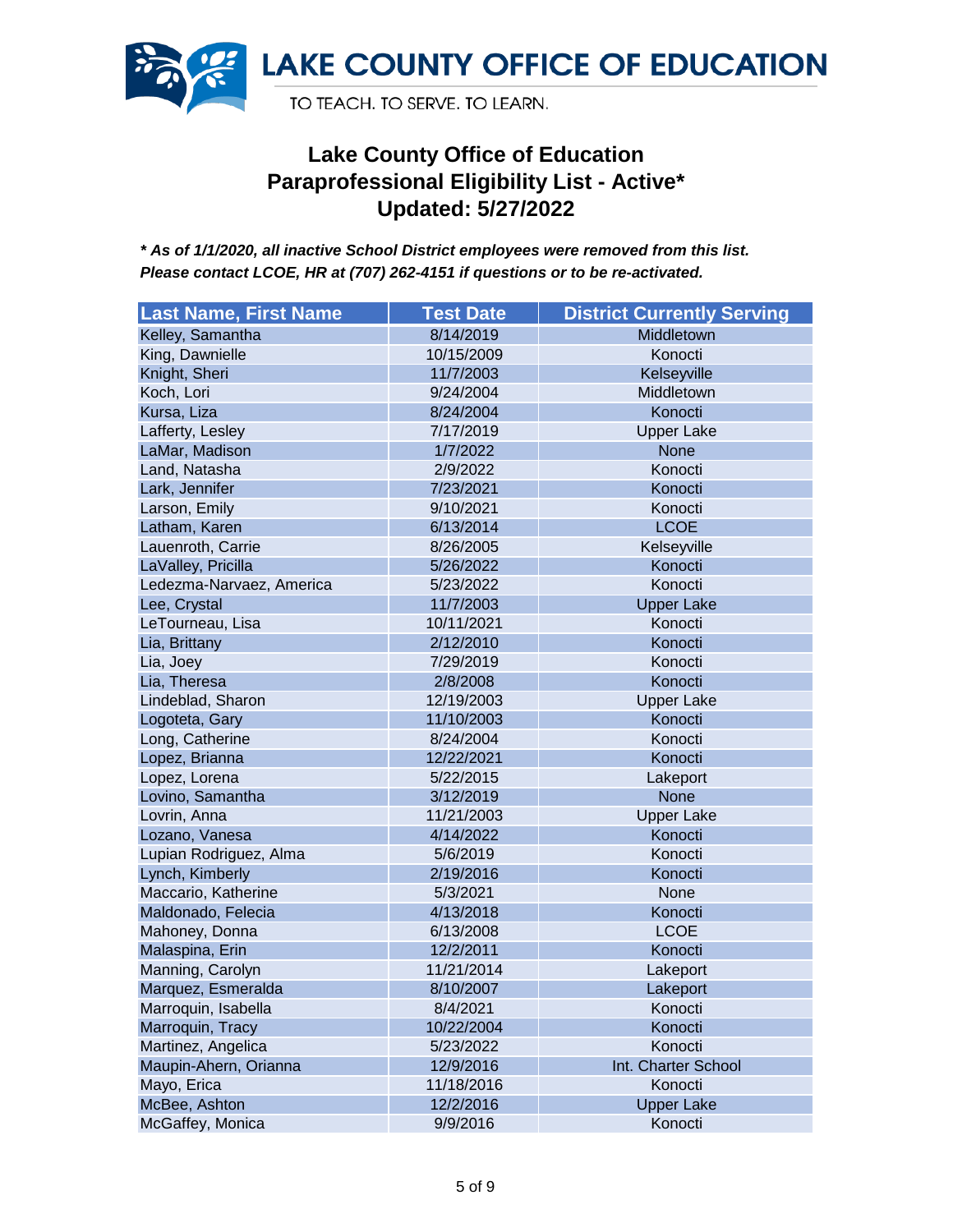

| <b>Last Name, First Name</b> | <b>Test Date</b> | <b>District Currently Serving</b> |
|------------------------------|------------------|-----------------------------------|
| McQueen, Abigail             | 4/15/2016        | Kelseyville                       |
| Meckfessel, Porshia          | 9/5/2019         | Konocti                           |
| Medina, Elizabeth            | 12/4/2015        | Konocti                           |
| Merel, Melissa               | 9/22/2017        | Middletown                        |
| Meri, Shelby                 | 8/26/2016        | <b>Upper Lake</b>                 |
| Mertle, Brite                | 9/13/2013        | Lakeport                          |
| Meyer, Haleigh               | 2/23/2018        | Kelseyville                       |
| Meyer, Jennifer              | 1/16/2008        | Kelseyville                       |
| Meza, Daniel                 | 3/15/2022        | <b>None</b>                       |
| Miller, Ashlyn               | 7/25/2019        | Lakeport                          |
| Miller, Leslie               | 7/11/2014        | Kelseyville                       |
| Mingori, Joan                | 3/25/2005        | Konocti                           |
| Minnis, Shannon              | 9/8/2006         | <b>None</b>                       |
| Moffett, Johnielyn           | 10/12/2007       | Konocti                           |
| Monize, Tamara               | 12/12/2018       | <b>None</b>                       |
| Montgomery, Mary Ann         | 9/5/2003         | Middletown                        |
| Moore, Antoinette            | 1/12/2018        | Lakeport                          |
| Mora, Jorge                  | 12/15/2017       | Konocti                           |
| Morin, Cheryl                | 9/8/2006         | Lakeport                          |
| Morris, Rosario              | 10/13/2006       | Konocti                           |
| Morris, Roxanne              | 7/7/2006         | <b>LCOE</b>                       |
| Murray, Charmaine            | 11/20/2012       | Kelseyville                       |
| Murray, Gabrielle            | 1/21/2022        | Konocti                           |
| Murray, Heather              | 4/8/2005         | Konocti                           |
| Murray, Michella             | 3/17/2021        | Lakeport                          |
| Neils, Noelle                | 8/4/2017         | LCOE, Lucerne                     |
| Nelson, Ashley               | 8/10/2018        | Konocti                           |
| Newingham, Tara              | 6/9/2021         | None                              |
| Nicoson-Valdez, Jennifer     | 2/12/2019        | Konocti                           |
| Nodler, Kassandra            | 4/22/2021        | Middletown                        |
| Noel, Chrystal               | 3/23/2018        | Kelseyville                       |
| Noisat, Kristina             | 7/15/2016        | Lakeport                          |
| Nowinsky, JoAnna             | 1/13/2017        | <b>None</b>                       |
| Ocampo, Jennifer             | 7/15/2016        | Middletown                        |
| Ochoa, Yvette                | 8/24/2012        | Konocti                           |
| O'Brien, Elizabeth           | 2/5/2016         | <b>Upper Lake</b>                 |
| Ornelas-Gudino, Marissa      | 10/11/2018       | Konocti                           |
| Ortiz, Sylvia                | 5/14/2021        | None                              |
| Pacheco, Starletta           | 8/13/2019        | Konocti                           |
| Pantaleon, Angelina          | 4/28/2010        | <b>LCOE</b>                       |
| Patrick, Belinda             | 11/4/2016        | Lakeport                          |
| Pattison, Brittany           | 8/6/2019         | Konocti                           |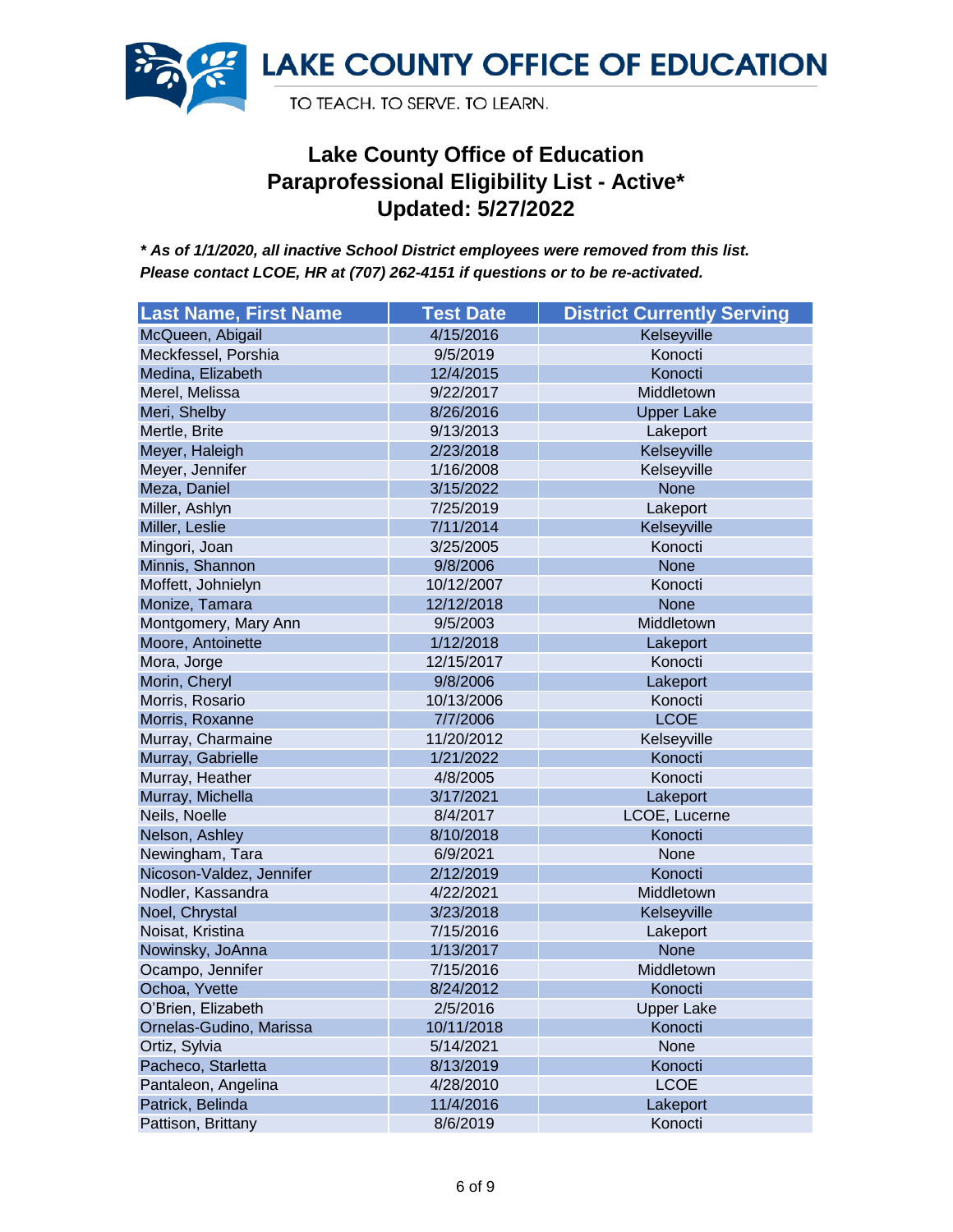

| <b>Last Name, First Name</b> | <b>Test Date</b> | <b>District Currently Serving</b> |
|------------------------------|------------------|-----------------------------------|
| Pelaez, Guadalupe            | 7/13/2018        | <b>None</b>                       |
| Pepper II, Gary Lee          | 7/8/2021         | None                              |
| Perez, Desiree               | 7/18/2019        | <b>None</b>                       |
| Perez, Martha                | 5/21/2004        | Lakeport                          |
| Perez, Sarena                | 9/12/2014        | Konocti                           |
| Martinez (Ponce), Melissa    | 5/8/2015         | Lakeport                          |
| Pool, Debbie                 | 5/13/2005        | Konocti                           |
| Porsley, Mira                | 10/28/2016       | Konocti                           |
| Pulido, Katrina              | 8/25/2017        | <b>Upper Lake</b>                 |
| Radovan, Vanessa             | 8/10/2021        | Konocti                           |
| Ramos, Mikaela               | 2/28/2019        | <b>None</b>                       |
| Ratcliff, Debra              | 8/27/2010        | Konocti                           |
| Rich, Lucia (Lucy)           | 1/22/2010        | Middletown                        |
| Richardson, Jamara           | 8/24/2018        | Konocti                           |
| Rincon, Gabriela             | 4/29/2022        | Konocti                           |
| Rincon-Ruiz, Rodolfo         | 8/24/2018        | Konocti                           |
| Rippe, Samuel                | 9/27/2019        | Konocti                           |
| Robb, Brooke                 | 1/21/2021        | Konocti                           |
| Roberts, Brenda              | 1/27/2017        | Konocti                           |
| Robinson, Kelsey             | 11/21/2019       | None                              |
| Rodriguez, Maria E.          | 3/24/2006        | Konocti                           |
| Rosales, Katlyn              | 5/23/2022        | Konocti                           |
| Rose, Melanie                | 8/13/2013        | Lakeport                          |
| Ruiz, Rosa                   | 5/13/2022        | None                              |
| Sanabria, Chelsie            | 3/11/2016        | Lakeport                          |
| Sanchez, Angelica            | 12/2/2005        | Lakeport                          |
| Sanchez, Megan               | 3/10/2017        | Konocti                           |
| Santana, Genoveva            | 3/25/2005        | Konocti                           |
| Savage, Robin                | 10/4/2019        | <b>Upper Lake</b>                 |
| Saxe, Rochelle               | 5/24/2022        | Konocti                           |
| Schaefers, Barbara           | 7/9/2004         | <b>Upper Lake</b>                 |
| Schoonmaker, Patricia        | 3/9/2020         | <b>LCOE</b>                       |
| Schultz, Jennifer            | 12/22/2014       | Konocti                           |
| Sedrick, Morgan              | 10/22/2010       | Kelseyville                       |
| Seeley, Tina                 | 12/21/2021       | <b>None</b>                       |
| Seslar, Brittany             | 8/11/2017        | Konocti                           |
| Sharp, Craig                 | 3/23/2018        | Konocti                           |
| Sharp, Tanisha               | 7/29/2016        | Konocti                           |
| Sheckells, Brittani          | 2/8/2019         | None                              |
| Sheets, Brittany             | 7/11/2014        | Lakeport                          |
| Showalter, Barbara           | 5/22/2015        | Lakeport                          |
| Shrum, Tiffany               | 1/9/2004         | Konocti                           |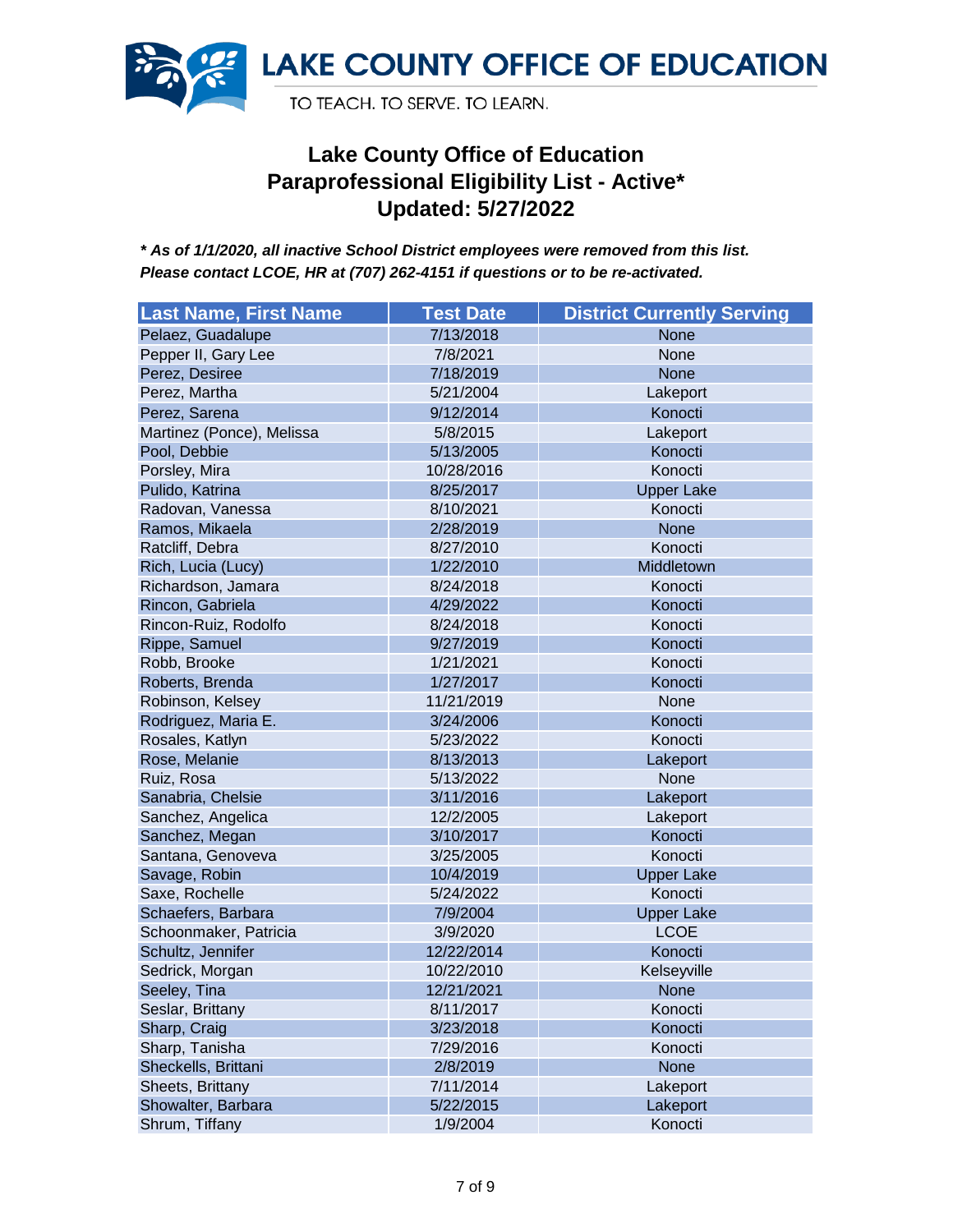

| <b>Last Name, First Name</b> | <b>Test Date</b> | <b>District Currently Serving</b> |
|------------------------------|------------------|-----------------------------------|
| Simondi, Dawn                | 6/27/2019        | <b>Upper Lake</b>                 |
| Slone, Traci                 | 8/12/2021        | <b>Upper Lake</b>                 |
| Smith, Cathy                 | 10/12/2018       | Konocti                           |
| Smith, Hannah                | 1/12/2022        | Konocti                           |
| Smith, Kellen                | 9/11/2021        | <b>None</b>                       |
| Smith, Joanne                | 9/10/2004        | Middletown                        |
| Sonnenburg, Theresa          | 5/13/2005        | Lakeport                          |
| Soto, Erica                  | 9/1/2021         | None                              |
| Sperber, Baylee              | 1/14/2020        | Lucerne                           |
| Spooner, Wendy               | 1/9/2004         | Konocti                           |
| Spriet, Connie               | 11/10/2003       | Konocti                           |
| Stevens, Danielle            | 5/6/2021         | Kelseyville                       |
| Stevenson, Judy              | 3/24/2006        | Kelseyville                       |
| Stovall, Susan               | 8/13/2003        | Kelseyville                       |
| Strait, April                | 9/8/2006         | <b>LCOE</b>                       |
| Streif, Megan                | 3/11/2016        | Konocti                           |
| Stubblefield, Elecia         | 7/29/2016        | Kelseyville                       |
| Stubblefield, Joe            | 12/15/2017       | Kelseyville                       |
| Suarez Diaz, Erika G.        | 2/23/2018        | Konocti                           |
| Sutton, Mary                 | 9/5/2003         | Middletown                        |
| Sweeden, Kate Lynn           | 5/27/2021        | <b>None</b>                       |
| Talbert, Megan               | 1/14/2022        | Konocti                           |
| Taliaferro, Brooke           | 12/15/2017       | Konocti                           |
| Tarsia, Nicholas             | 12/18/2019       | Konocti                           |
| Taylor, Cheyene              | 3/4/2020         | Konocti                           |
| Taylor, Kristina             | 9/18/2018        | Lucerne                           |
| Teuscher, Karen              | 8/25/2008        | Kelseyville                       |
| Teverbaugh, Brook            | 8/14/2015        | Lakeport                          |
| Teverbaugh, Renee            | 2/3/2006         | Lakeport                          |
| Thomas, Trinity              | 9/9/2021         | Konocti                           |
| Thompson, Christine          | 10/15/2019       | Kelseyville                       |
| Timm, Debra                  | 2/10/2022        | None                              |
| Toliver, Bobby               | 7/9/2021         | Konocti                           |
| Toliver, Tomikka             | 5/23/2019        | <b>LCOE</b>                       |
| Torres, Cruz                 | 12/18/2015       | Konocti                           |
| Torres, Melinda              | 2/25/2005        | Konocti                           |
| Trask, Joanna                | 3/5/2004         | Konocti                           |
| Tuell, Linda D.              | 12/4/2015        | Konocti                           |
| Tufts, Jeff                  | 12/9/2016        | <b>Upper Lake</b>                 |
| Tuso, Jennifer               | 3/15/2011        | Konocti                           |
| Valdez, Megan                | 9/30/2011        | Konocti                           |
| Vandagriff, Christa          | 5/13/2005        | Konocti                           |